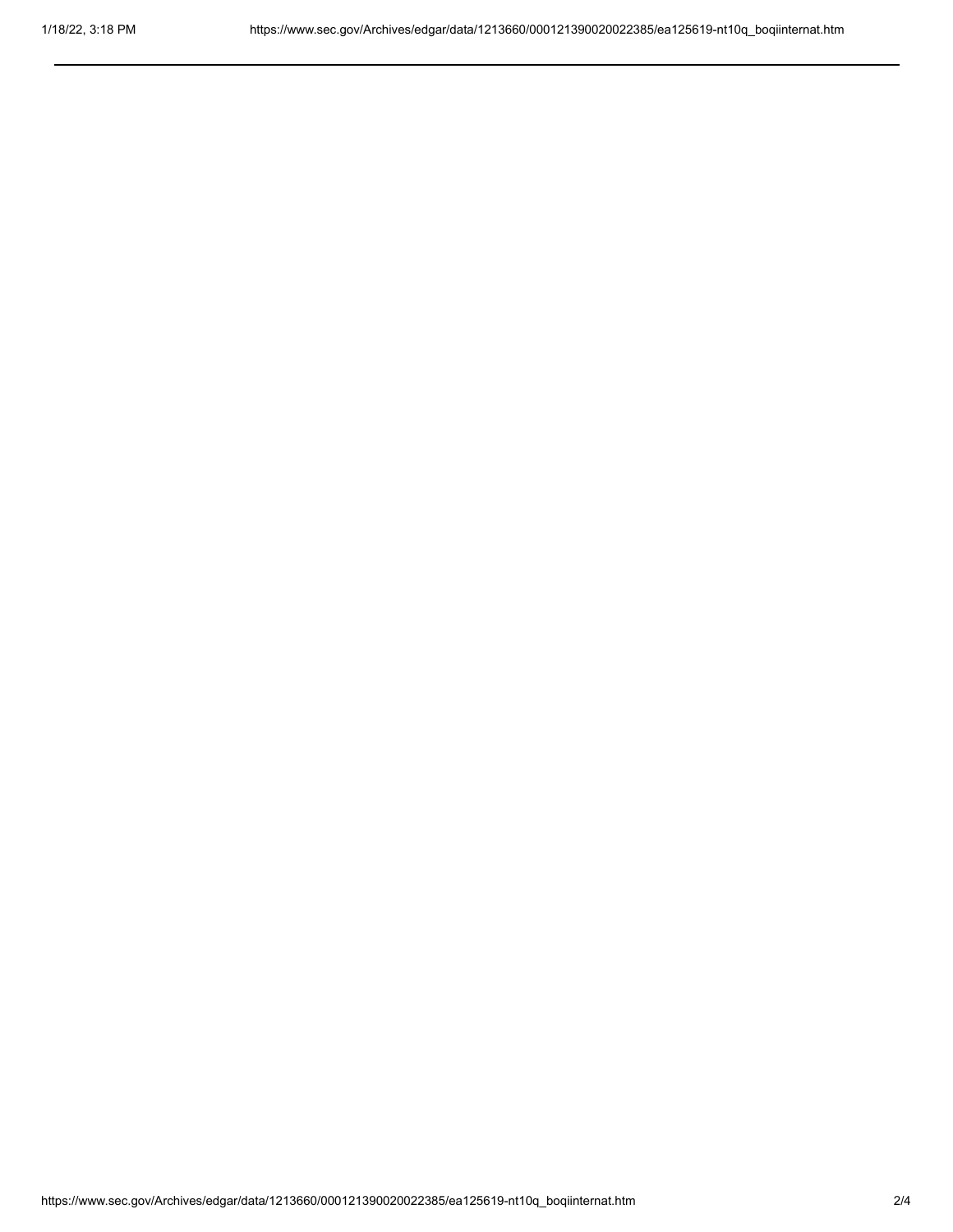#### **PART III – NARRATIVE**

State below in reasonable detail why Forms 10-K, 20-F, 11-K, 10-Q,10-D, N-CEN, N-CSR, or the transition report or portion thereof, could not be filed within the prescribed time period.

The Registrant has encountered a delay in assembling and the review of the financial information for the period ended June 30, 2020. Certain of data generated by third parties was delayed. Accordingly, the timely filing of the Form 10-Q has become impracticable without undue hardship and expense to the Registrant. The Company undertakes the responsibility to file such report no later than five days after its original prescribed due date.

#### **PART IV - OTHER INFORMATION**

(1) Name and telephone number of person to contact in regard to this notification:

Pang Zhang-Whitaker, Esq., 212.238.8844

(2) Have all or other periodic report required under section 13 or 15(d) of the Securities Exchange Act of 1934 or section 30 of the Investment Company act of 1940 during the preceding 12 months or for such shorter period that the registrant was required to file such report(s) been filed? If the answer is no, identify report(s).

☒ Yes ☐ No

(3) Is it anticipated that any significant change in results of operations from the corresponding period for the last fiscal year will be reflected by the earnings statements to be included in the subject report or portion thereof?

☒ Yes ☐ No

The Registrant expects to report revenues of approximately \$4.2 million for the first six months of 2020 as compared to revenues of \$0.77 million for the same period in 2019. The Registrant expects that it will report a gain due to the disposition of NF Energy Saving Investment Limited and its subsidiaries for the first six months of 2020 as compared to net loss of \$1.4 million for the same period in 2019.

2